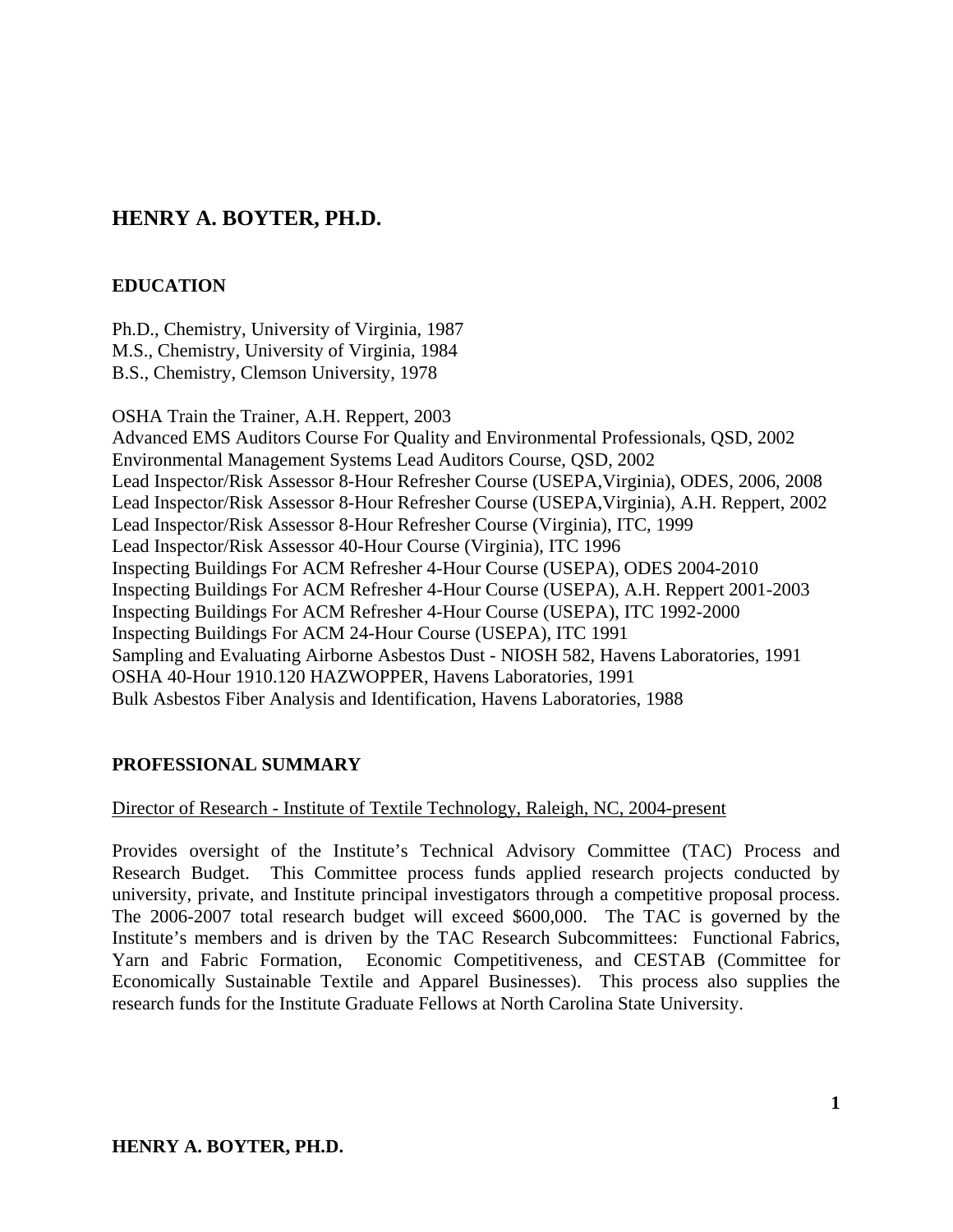# CESTAB Director - Institute of Textile Technology, Raleigh, NC, 2007-present

Provides oversight of the Institute's Committee for Economically Sustainable Textile and Apparel Businesses. This Institute subcommittee has a twofold purpose within the Institute.

- 1. To promote research through our Technical Advisory Committee process and to work with ITT Fellows on research projects in this area of study.
- 2. To educate Textile and Apparel Businesses in real world Sustainability and to work with other industry groups to promote Sustainability that is rooted in science and economics.

This subcommittee uses several forms of communication to work with Institute Members and the general textile industry.

- 1. Technical Advisory Committee and Subcommittee functions
- 2. Membership and participation in industry groups and standard development groups
- 3. Website pages for sustainability information.
- 4. Members only sustainability blog to inform Institute members of new information and breaking news.
- 5. General sustainability news blog to educate the public on sustainability issues.
- 6. Workshops for Institute members and the general public on sustainability.

#### Director of Environmental Services - AT&E, Earlysville, Virginia 1998-present

Supervises all environmental management services. Services are provided and experience covers more than 15 years and encompasses Environmental, Health, Safety, and Risk Assessments, Asbestos Services, Sick Building and Indoor Air Quality Evaluations, Phase I and II Surveys, and Remediation and Phase III Surveys for numerous Private Sector, Schools, State, Federal, Industrial and Business Clients. Studies are used to identify current environmental concerns and how these concerns can be eliminated through treatment options, pollution prevention, chemical substitution, or process changes. The methods used in this research include Toxicity Reduction Evaluations, Facility Information Technologies, Product Modification Research, Chemical and Biological Treatability Studies, Toxicity Identification Evaluations, and Raw Material Assessments. Supervises fundamental environmental research to study current environmental problems including water quality testing, water quality methods, waste minimization, toxicity characterization, and wastewater treatability. Environmental research has been conducted for the Alabama Textile Manufacturer's Association (ATMA), the American Manufacturer's Institute (ATMI), USEPA, and clients in the paper, textile, refrigeration, and food processing industries.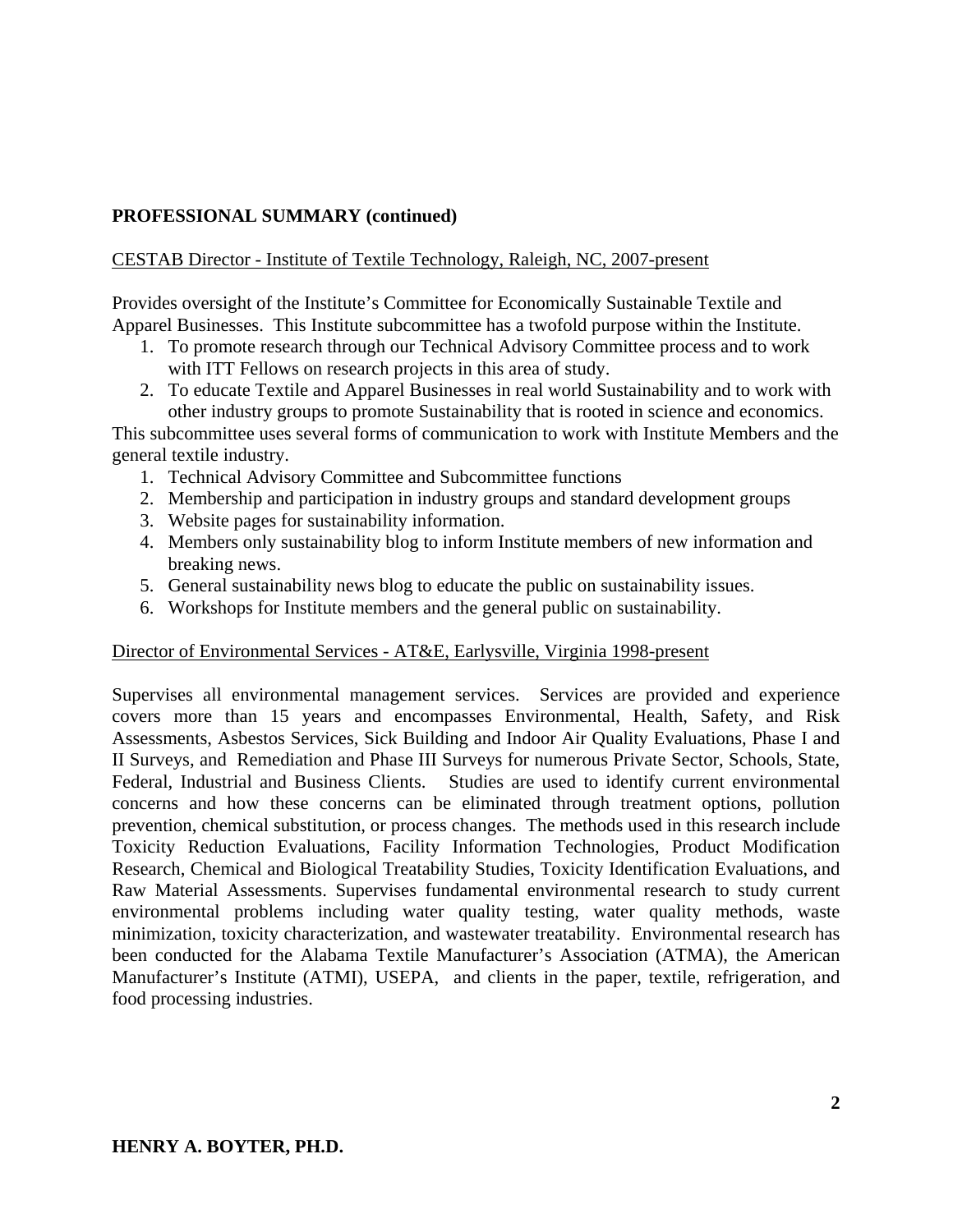Adjunct Assistant Professor (2003-present) North Carolina State University College of Textiles

Research Fellow and Director of Analytical Services - Institute of Textile Technology, Raleigh, NC, 2003-present

### Director of EHS Services - Institute of Textile Technology, Raleigh, NC, 2003-present

### Chair of AATCC RA100 Safety, Health and Environmental Technology Committee, 2005-2007

### Senior Scientist / Director of Lab Services - Earth Tech, Charlottesville, Virginia 1993-1998

Supervised fundamental environmental research to study current environmental problems including water quality testing, water quality methods, waste minimization, toxicity characterization, and wastewater treatability. Methods included Toxicity Reduction Evaluations, Facility Information Technologies, Product Modification Research, Chemical and Biological Treatability Studies, Toxicity Identification Evaluations, and Raw Material Assessments. Environmental experience covers more than 10 years and encompasses Environmental, Health, Safety, and Risk Assessments.

#### Associate Professor (2002) and Director of Analytical Services - Institute of Textile Technology, Charlottesville, Virginia 2000-2003

Provides research and studies of current environmental problems for the international textile industry. Studies are used to identify current environmental concerns and how these concerns can be eliminated through treatment options, pollution prevention, chemical substitution, or process changes. The methods used in this research include Toxicity Reduction Evaluations, Facility Information Technologies, Product Modification Research, Chemical and Biological Treatability Studies, Toxicity Identification Evaluations, and Raw Material Assessments. Conducts fundamental environmental research to study current environmental problems including water quality testing, water quality methods, waste minimization, toxicity characterization, and wastewater treatability. Environmental research has been conducted for the Alabama Textile Manufacturer's Association (ATMA), the American Manufacturer's Institute

(ATMI), USEPA, and industry clients. Research is also conducted with the paper and food processing industries.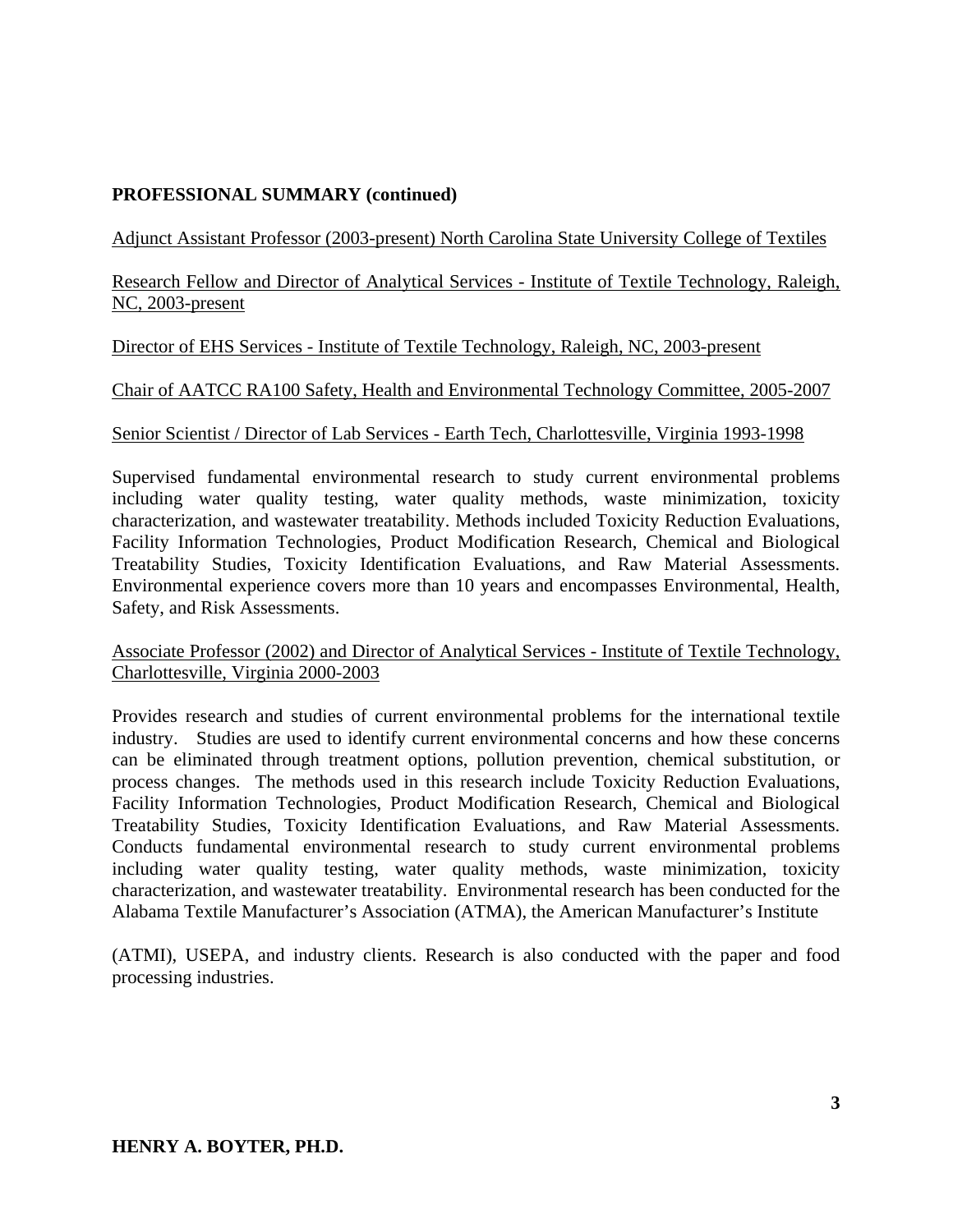Current research includes: 1) the use of ultrafiltration for the speciation of metal complexes in industrial effluents. 2) the use of ionic liquids for dye recovery from industrial processes and wastewater. 3) the investigation of nitrogen sources in textile mill effluents. 4) sequenced treatments for the removal of color from textile effluents. 5) the role of APEs in toxicity evaluations of industrial effluents. 6) chemical tagging of textile fabrics and yarns

Consulting services are provided and experience covers more than 15 years and encompasses Environmental, Health, Safety, and Risk Assessments, Asbestos Services, Sick Building and Indoor Air Quality Evaluations, Phase I and II Surveys, and Remediation and Phase III Surveys for numerous Private Sector, Schools, State, Federal, Industrial and Business Clients.

#### Director of Operations - HLI Environmental Charlottesville, Virginia 1987-1993

Responsibilities included oversight for government compliance for clients, environmental surveys, and laboratory supervision.

#### Visiting Scholar - University of Virginia, Charlottesville, Virginia 1988-1989

Responsible for fundamental research into molecular clusters containing boron under the direction of Dr. Russell Grimes.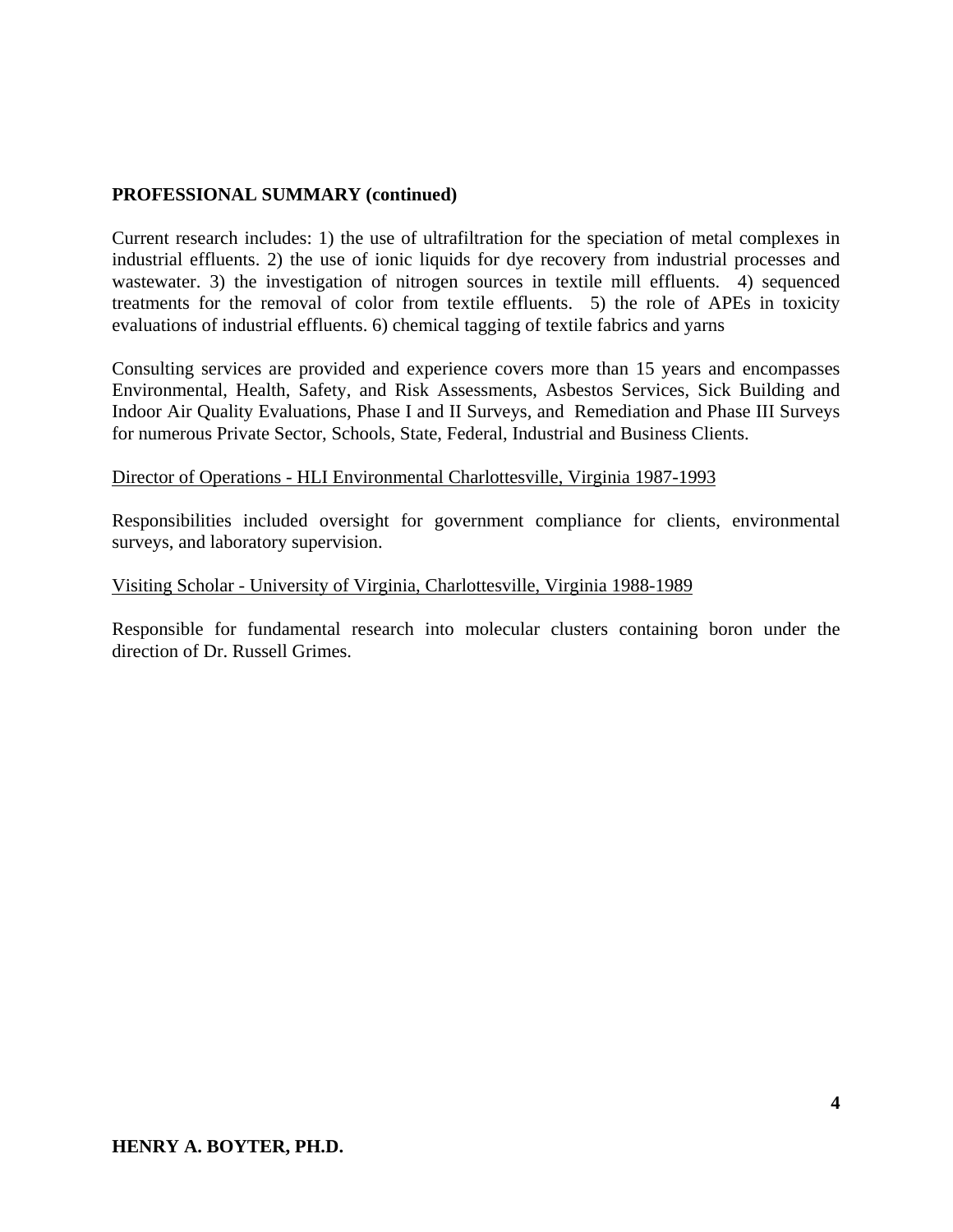#### Faculty Instructor, University of Virginia, Charlottesville, Virginia 1987-1988

Responsible for full course laboratory lectures for all freshman and full course lecture help sessions.

#### Research Assistant, University of Virginia, Charlottesville, Virginia 1980-1987

Completed fundamental research into the synthesis, structure, and chemistry of carboranes and metallocarboranes containing large substituents or ligands.

Teaching Assistant, University of Virginia, Charlottesville, Virginia 1980-1981, 1986-1987, and Clemson University, Clemson, South Carolina, 1976-1980

Completed preparation of written and oral examinations as well as supervision and grading of laboratory sections.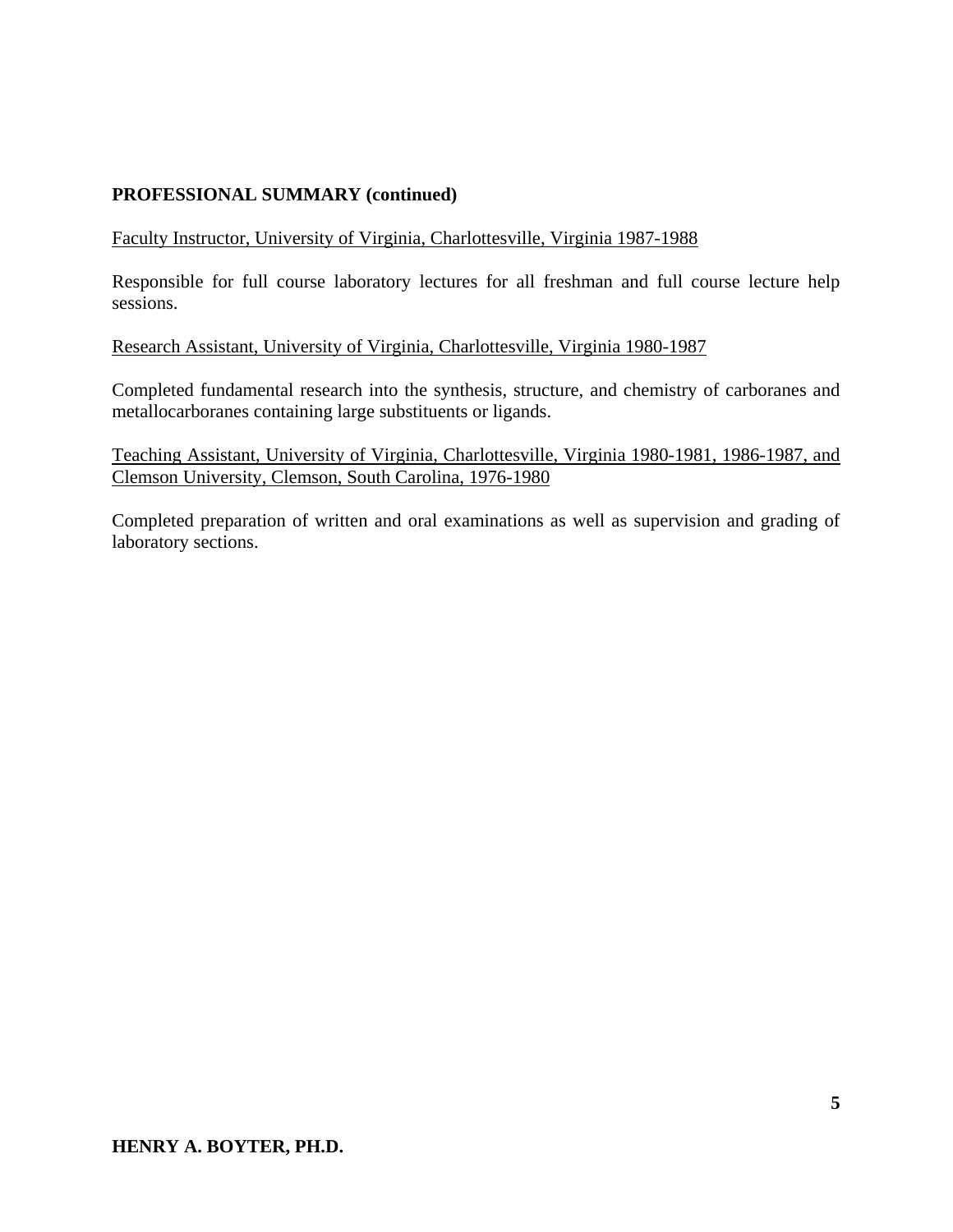#### **PROFESSIONAL EXPERIENCE**

• Textile, Industrial Facilities (Southeast, Central America) – Provided scientific support for the design, build, and operation of wastewater treatment facilities including studies to determine methods for the reduction of pollutants and aquatic toxicity. These studies included TRE, TIE, and aquatic toxicity studies to evaluate wastewater treatment options for industrial facilities. Studies involved production evaluation, chemical analyses, treatment options, simulated treatment systems, toxicity testing, and waste minimization.

• Textile Facilities, Industrial Facilities (Southeast) – Conducted ISO 14001 assessment and preassessment audits for textile manufacturers as a lead auditor and acted as a final reviewer for ISO 14001 and ISO 9001 audits.

• Textile Facilities, Industrial Facilities (Southeast, Mexico, Rhode Island, New Jersey) - Conducted evaluation of all chemicals used in the facilities to evaluate the impact of chemicals purchased on environmental, health, and safety concerns including toxicity of wastewater, overseas trade restrictions, eco-labeling, federal reporting, OSHA exposure assessments, and waste characterizations. Developed Code of Practice for the in-house and contract purchase of dyes and chemical products. These studies have been completed as single assessments or continuous projects that include approval of all chemicals products used and purchased.

• Textile Facilities (Southeast, New Jersey) - Conducted Environmental, Health, and Safety Assessments of multiple facilities that included facility audit and questionnaire, paperwork review, physical inspection, department and management interviews, employee interviews, photographic inspections, assessment reports, and report presentations. General areas covered include environmental regulations, environmental liability, safety-accident prevention, OSHA compliance, fire and loss prevention, occupational health, product safety, and production machinery.

• Textile Facility, North Carolina - Conducted testing of emissions from tenter frames to identify emission rates of North Carolina air toxic pollutants. Performed SCREEN1 modeling to demonstrate acceptable ambient levels at facility fenceline.

• American Textile Foundation (ATF) Research Grant 1995-1997 - Lead researcher for an American Textile Manufacturers Institute (ATMI) and USEPA funded project to study the use of ultrafiltration techniques to measure the bioavailable fractions of chromium, cobalt, copper, and nickel in textile effluents. The research is aimed at delineating an analytical method that can be used in complying with wastewater permit compliance in substitution of the USEPA's dissolved metals measurement.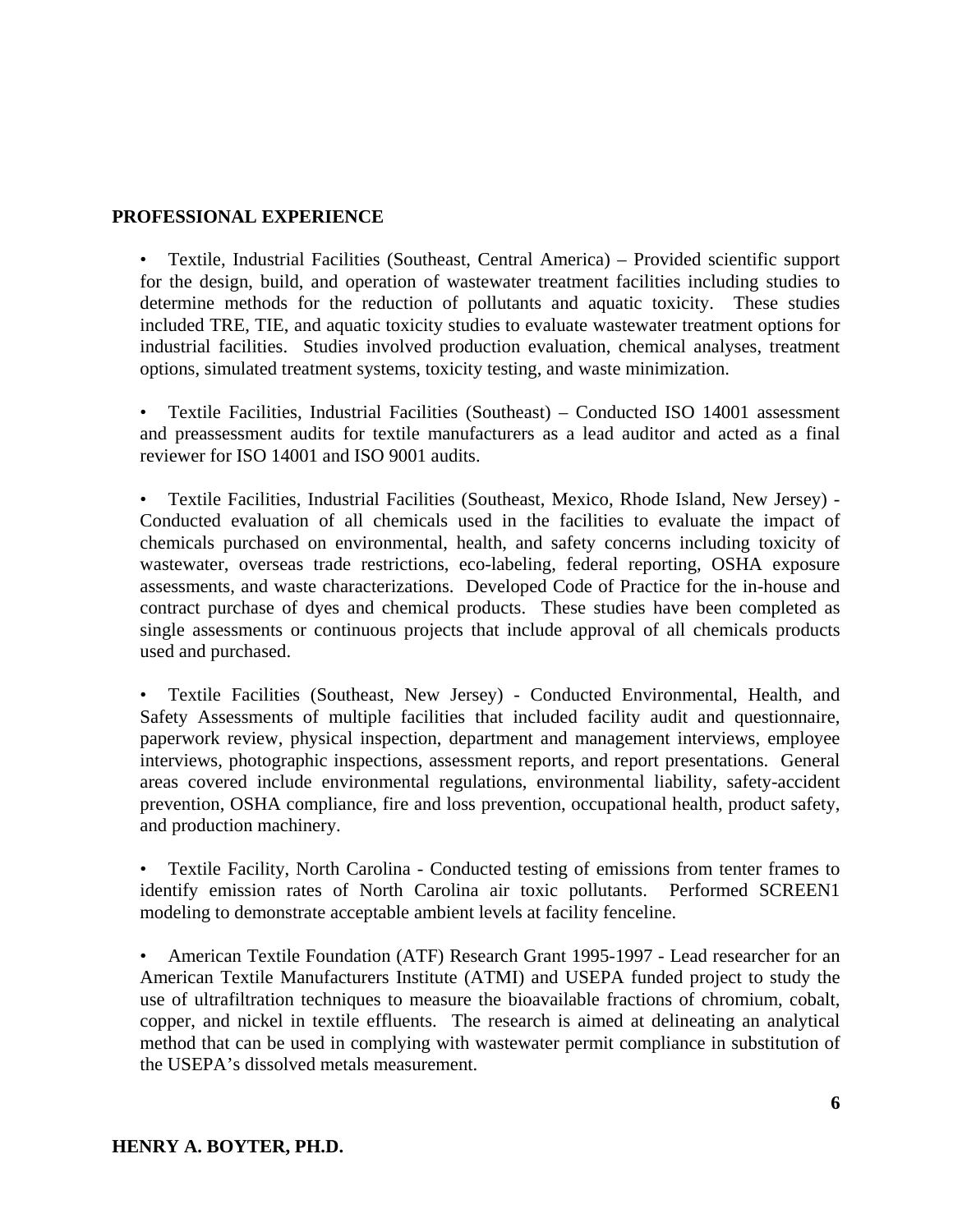# **PROFESSIONAL EXPERIENCE (continued)**

• American Textile Manufacturers Institute - Research was funded to determine the status of environmental knowledge on the subject of the environmental fate of metal containing textile dyes. This work involved work with dye manufacturers, textile facilities, and academic institutions. The information was compiled based on specific research studies on dyes and current scientific knowledge that allows predictions of the fate.

• Alabama Textile Manufacturers Institute - Lead researcher for an Alabama Textile Manufacturers Association (ATMA) funded project to study the use of separation techniques to measure the fractions of chromium, cobalt, copper, and nickel in textile effluents. The research was aimed at delineating an analytical method that did not require advanced instrumental methods.

• Textile Facilities (North Carolina, Virginia) - Conducted fabric sampling, stock sampling, and ambient air monitoring to determine potential formaldehyde emissions from tenter frames and potential off-site impacts of emissions.

• Industrial, Commercial Facilities (Southeast) - Performed Risk Assessments for Hazardous Identification, Exposure Potential, Toxicological Characterization, and Final Risk Assessment.

• Textile, Industrial Facilities (Virginia, Maryland) - Conducted Indoor Air Quality Assessments which included HVAC System Evaluations, Building Material Evaluations, Worker Interviews, Outside Contamination Source Determinations, Environmental Condition Evaluations, Air Component Evaluations, Airborne Chemical Evaluations, Airborne Particulate Evaluations, Asbestos Evaluations, and Regulatory Compliance.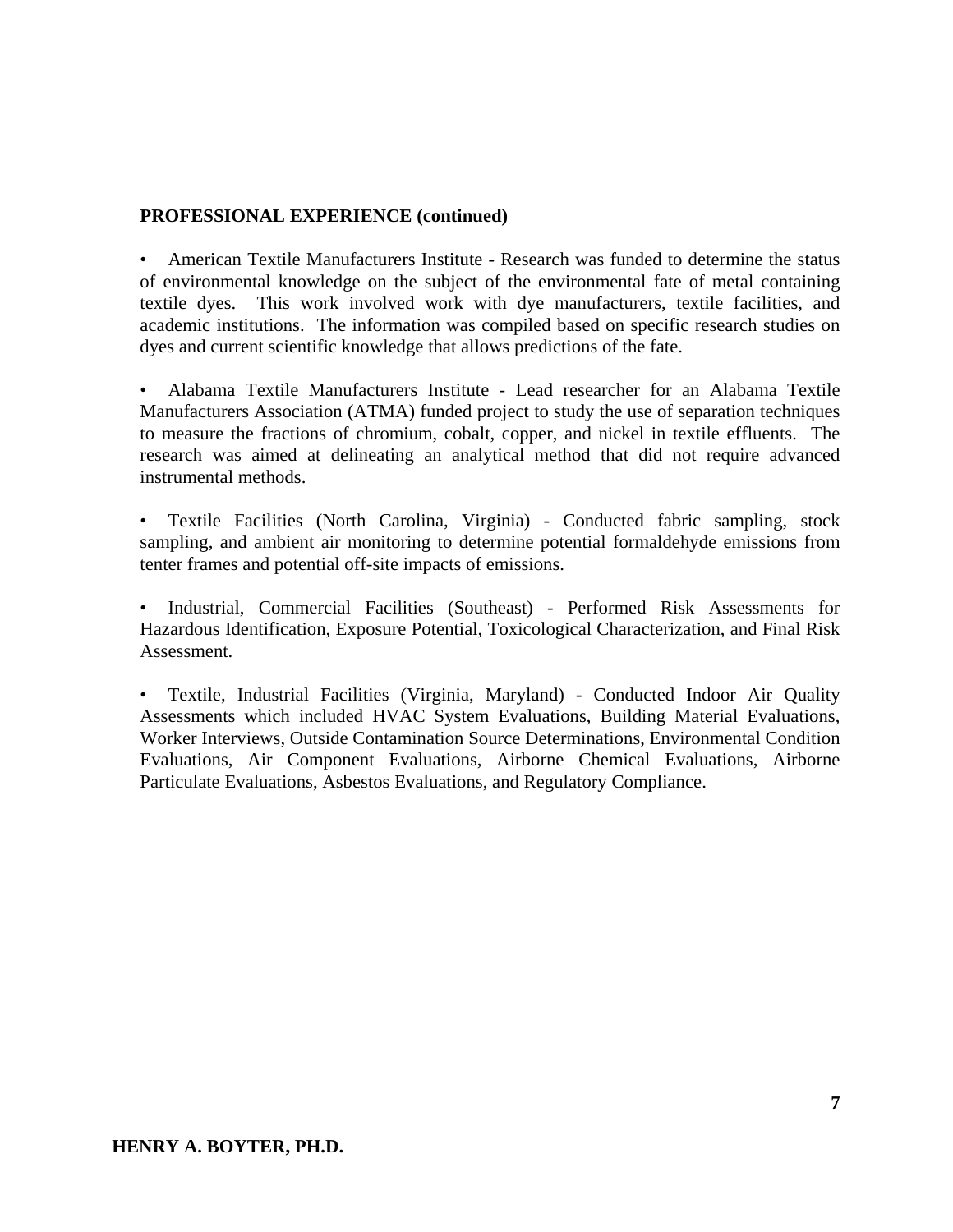# **SELECTED PUBLICATIONS AND REPORTS**

"Simple Dyeability - A New Measure of Cotton Maturity" Boyter, Jr., H.A.; Li, S. In Preparation

"The Properties of Dyestuffs in Ionic Liquids" Boyter, Jr., H.A.; Li, S. In Preparation

"Dyeing With Ionic Liquid Solvents" Boyter, Jr., H.A.; Li, S. In Preparation

"Distinguishing Between Free Metal and Premetallized Dyes in Textile Effluents by Ultrafiltration" Boyter, Jr., H.A.; Baughman, G.L.; O'Neal, W.G. In Preparation.

"This is not CSI ... 10 things you need to know when submitting textiles for lab testing" Boyter, H., *AATCC Rev.* **2008,** *8* (5), 6-7.

"Effect of finishing methods on washing durability of microencapsulated aroma finishing" Li, S. Q.; Lewis, J. E.; Stewart, N. M.; Qian, L.; Boyter, H., *J. Text. Inst.* **2008,** *99* (2), 177-183.

"Decolorizing textile dye wastewater by anoxic/aerobic treatment" Smith, B.; O'Neal, G.; Boyter, H.; Pisczek, J., *J. Chem. Technol. Biotechnol.* **2007,** *82* (1), 16-24.

"Sustainabilility – Just a PR Gimmick?" Boyter, Henry, Presented at AATCC Fashion Garment Washing: Trends, Fabrics, Technologies & Sustainability Symposium. Long Beach, CA, December 13, 2007.

"Environmental Legislation USA" Boyter, Henry, In *Environmental Aspects of Textile Dyeing*; Christie, R.M., Ed.;Woodhead Publishing Limited:Cambridge, 2007;30-43.

"Washfastness Improvement for Heavy Shade Microdenier Nylon 6,6, Fabric" Li, Shiqi; Boyter, Henry AATCC Review 2005, 5(8), 36-40.

"UV Curing For Encapsulated Aroma Finish On Cotton" Li, S.; Boyter, H.; Qian, L.. Journal of the Textile Institute 2005, 96(6),407-411.

"Ultraviolet (UV) Curing Processes For Textile Coloration" Li, Shiqi; Boyter, Henry; Stewart, Neil AATCC Review 2004, 4(8), 44-49.

"Improved Flow Uniformity of Dye Liquor Using Non-Uniform Package Density Profiles" Karst, David; Yiqi Yang; Boyter, Henry; O'Neal, Gilbert; Balmforth, Dennis. AATCC Review, 2004, 4(3), 31-34.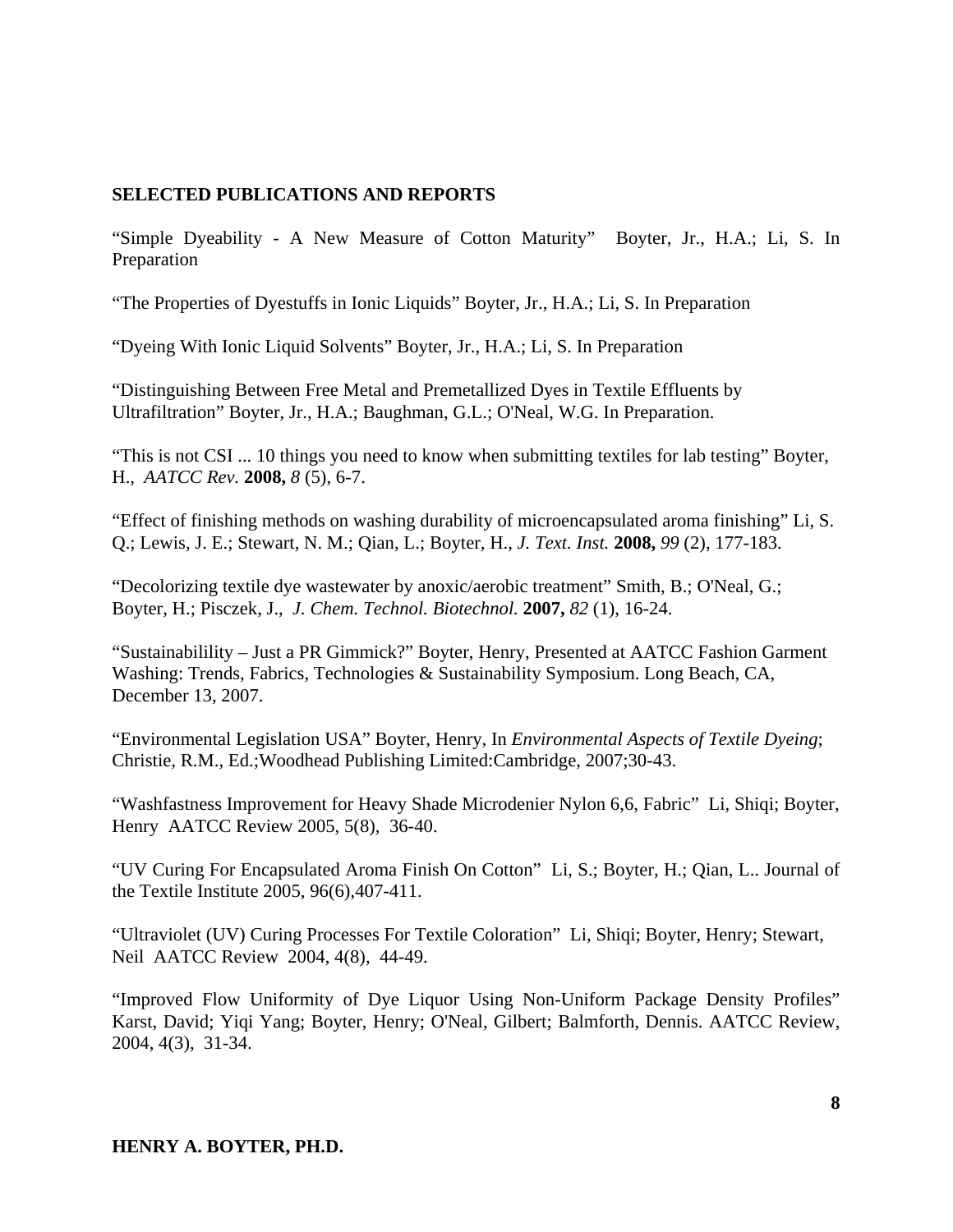### **SELECTED PUBLICATIONS (continued)**

 "Effect of Finishing Methods on Washing Durability of Microencapsulated Fragrant Finishing" Shiqi Li (presenter), Joy E. Lewis, Neil M. Stewart, Lei Qian, and Henry Boyter Jr. AATCC Conference 2004.

"Best Management Practices (BMPs) For The Use of APEs in Textile Manufacturing" Prepared for the APE Research Council August 20, 2001.

"Toxicity Reduction Evaluation - Toxicity Identification Evaluation, City of Troy, Alabama". October 31 1999.

"Toxicity Reduction Evaluation (TRE), Sugar Creek Wastewater Treatment Plant, Alexander City, Alabama". May 1, 1998

"Limited Air Quality Assessment - Meriwether Lewis Elementary - Charlottesville, VA.". March 23, 1998.

"Dye Lab Assessment of a North Carolina Textile Facility". November 11, 1997.

"Investigation Of The Use of Ultrafiltration For The Speciation Of Metals In Wastewater Effluents" Boyter, Jr., H.A.; O'Neal, W.G. Prepared For The American Textile Foundation Under USEPA Grant X-823590-01-0 Grants Operation Division June 9, 1997.

"Evaluation of Dyebath Reuse Alternatives For Source Reduction of Salts" Boyter, Jr., H.A.; O'Neal, W.G.April 9, 1997.

"Copper Ultrafiltration Study of a Textile Facility". February 1, 1997.

"Textile Fabric Biocide - WWTP Inhibition and Aquatic Toxicity". February 21, 1996.

"An Assessment of the Fate of Metals Contained in Textile Dyes" Boyter, Jr., H.A.; O'Neal, W.G. Prepared For the American Textile Manufacturers Institute, Jan 20, 1994.

"Results of a Study to Determine Bioavailable Metals in Textile Effluents" Boyter, Jr., H.A.; O'Neal, W.G. Prepared For the Alabama Textile Manufacturers Association, June 13, 1994.

"Chlorine Demand Characterization of Effluent - Industrial Facility". September 13, 1993.